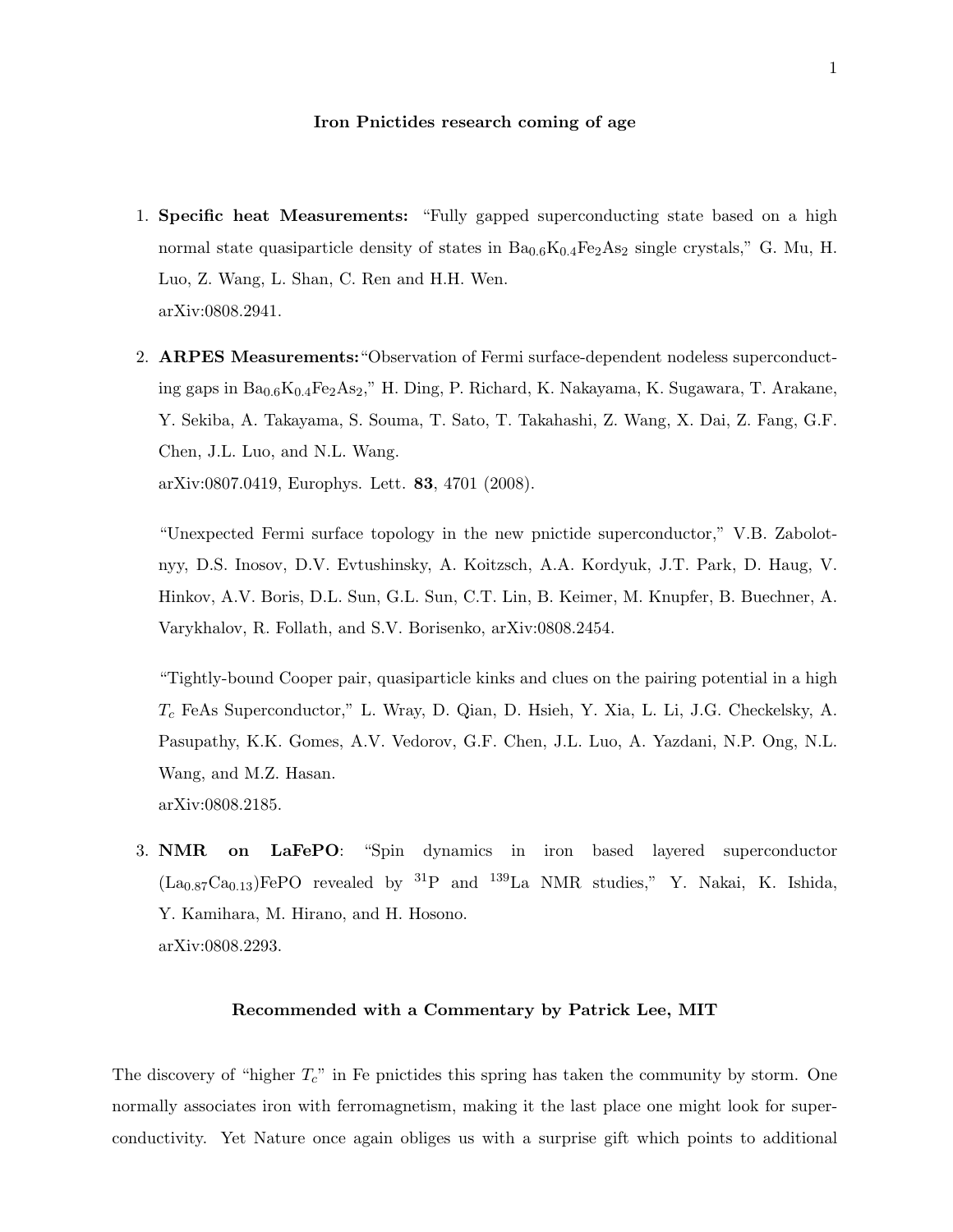pathways to high  $T_c$  superconductivity other than the cuprates. Early data invite obvious comparison with the cuprates: superconductivity in both cases arises from doping of a parent compound with antiferromagnetic order. However, the similarity stops there. Unlike the cuprate whose parent compound is a Mott insulator, the FeAs system has an even number of carriers per unit cell and starts out as a metal with small electron and hole pockets. The antiferromagnetic order is a spin density wave, probably due to nesting of these pockets. Unlike the cuprate where a single Cu  $d_{x^2-y^2}$  orbital is active, the iron system involves multiple orbitals at the Fermi level. The key question is how strong is the correlation. Is the parent compound sufficiently close to a correlation driven insulator that one should start with a local moment description of the iron ion, or does an itinerant picture suffice? What is the role of Hund's rule coupling which is absent in the cuprates? Finally, what is the pairing symmetry?

To address the question of correlation one would like to have information on basic questions such as the size of  $\gamma$  (the coefficient of the linear T term in specific heat) which one can compare with band calculations to get an idea of the mass enhancement. Unfortunately, this is not an easy measurement to make, because superconductivity intervenes. Early data on polycrystalline samples did not give us a clue because the transition is very much smeared. Spin susceptibility data are also problematic because the early data are often dominated by local moment contributions. A few months ago a modification of the original structure LaFeAsO was discovered, where the LaO layer is replaced by a Ba layer which can be doped by K, resulting in the chemical formula  $Ba_{1-x}K_xFe_2As_2$  (called the 122 material). Unlike the original LaFeAsO<sub>1−x</sub>F<sub>x</sub> (1111 material), large single crystals of the 122 material can be made. Note that while the two materials share the same active FeAs layer, this 122 compound is hole doped while the original 1111 is electron doped. (In another version of 122, doping is accomplished by substituting Co for Fe in the FeAs plane, resulting in BaFe<sub>2-x</sub>Co<sub>x</sub>As<sub>2</sub>. This version is electron doped but has substantial in-plane disorder.) Recently a large number of experiments were performed on the 122  $Ba_{1-x}K_xFe_2As_2$ crystals. These include a specific heat experiment and three ARPES measurements selected here. The specific heat measurement by Mu *et al.* is particularly impressive in that for the first time a BCS-like jump in the specific heat is clearly observed at  $T_c$  (36 K). The jump is surprisingly large,  $\approx 49 \text{ mJ/Fe-mol K}^2$ . (I convert from the unit used in the paper mJ/mol K<sup>2</sup> to per Fe-mol for ease of comparison later.) The authors also measure a downward shift of  $T_c$  in a magnetic field up to 9 T, from which they extrapolate to obtain  $H_{c2}(T = 0) = 100$  T. Using this value of  $H_{c2}$  they estimated  $\gamma = 31.6 \text{ mJ/Fe-mol K}^2$ , which is consistent with the specific heat jump according to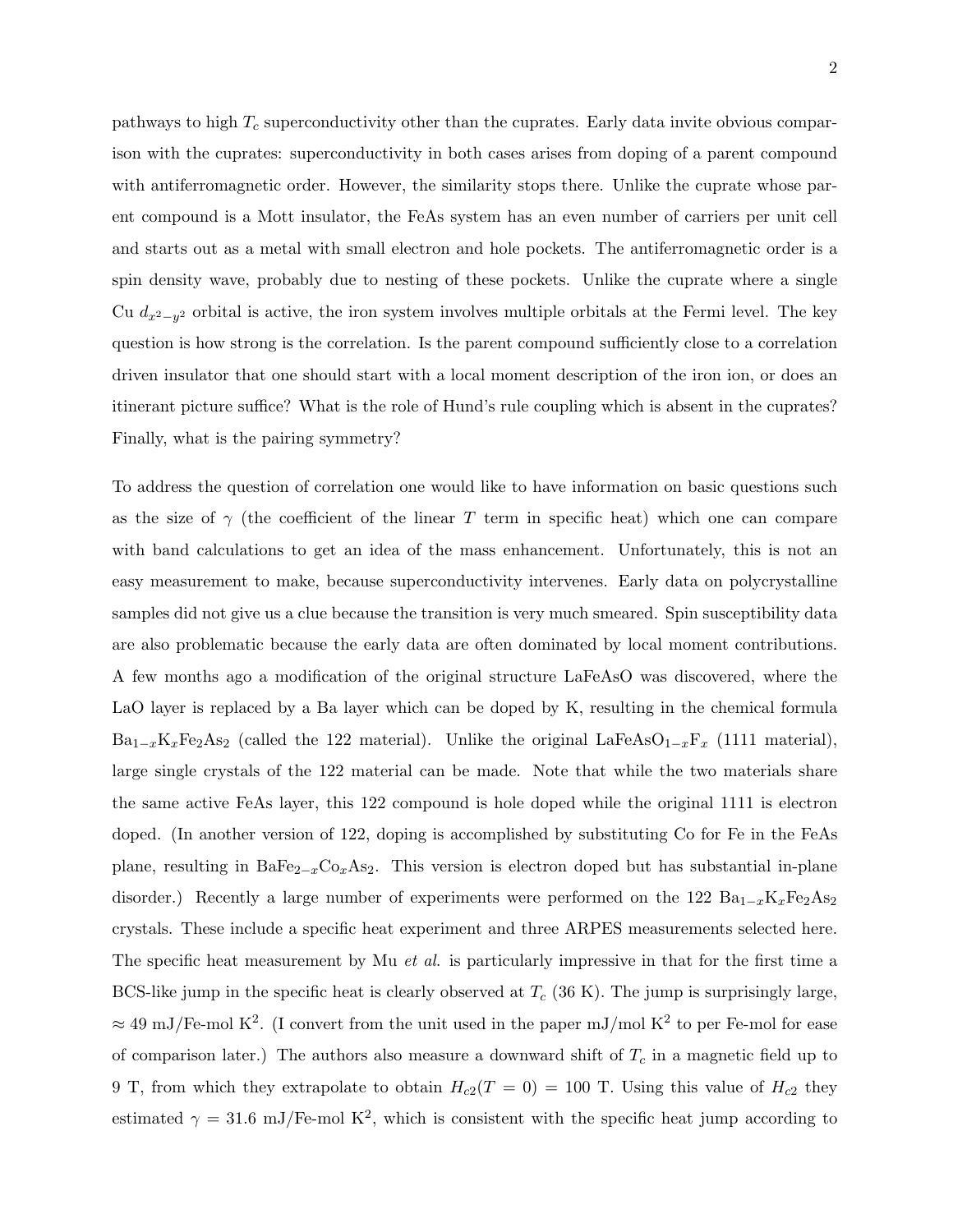the usual BCS ratio.

The  $\gamma$  value is very large compared with 6.5 mJ/Fe-mol K<sup>2</sup> obtained from LDA calculations for the undoped LaFeAsO.[1] Since the FeAs layer is basically unchanged, this is a reasonable starting point for comparison with the 122 material. Does this imply a mass enhancement of 5 and therefore strong correlation? I think this conclusion is unwarranted in light of several ARPES experiments done on the same 122 material. The consensus seems to be that overall the bands pretty much follow the LDA dispersion but with a factor of 2 band narrowing. Wray et al. directly measured the Fermi velocity of the inner hole pocket to be  $0.7 \text{ eV}$ Å. Using the measured areas of the inner and outer hole pockets and assuming they have the same Fermi velocity, I estimate that the two hole pockets account for a  $\gamma$  of 6 mJ/Fe-mol K<sup>2</sup>. Since the LDA calculation included the contributions from two electron pockets as well, these numbers are consistent with roughly a factor 2 renormalization of the Fermi velocity, not a factor 5. The question is then where do the remaining 30 mJ/Fe-mol  $K^2$  come from. The paper by Zabolotnyy *et al.* found that the pockets near the M points are totally different from those predicted by LDA band calculations. Instead of roughly circular electron pockets they found elongated hole pockets which they call propeller blades. The band bottom of these blades is only about 20 meV below the Fermi level. Thus it is possible that a large part of the disagreement with the LDA  $\gamma$  value comes from band structure effects, and it will be interesting to see if the complicated low energy band near the M point has a large enough density of states to account for the very large observed  $\gamma$ . This will be consistent with the suggestion of Mu *et al.* that the  $\gamma$  for hole doped 122 materials may be 3 to 5 times larger than the electron doped 1111 compounds.

One interesting consequence of the low Fermi velocity noted by Wray et al. is that the standard formula  $\xi_0 = v_F / \pi \Delta_0$  implies a surprisingly small  $\xi_0$  of 20 Å or less, making it comparable to that of the cuprates, despite a much smaller energy gap. (This is because  $v_F$  for the cuprate is larger,  $\approx 1.65 \text{ eV}$ Å.) The short coherence length gives  $H_{c2}(0) = \phi_0/2\pi \xi_0^2 \approx 100 \text{ T}$ , consistent with that inferred from the specific heat data. Mu et al. also found that the  $H_{c2}$  anisotropy is modest. Together with the high  $H_{c2}(0)$ , this is good news for potential applications.

I end with a few comments about the issue of gap nodes. The ARPES paper by Ding et al. reported roughly isotropic gaps. The specific heat data at low temperatures is fitted by a gap of 6 meV, consistent with the smaller of the two gaps seen by ARPES, suggesting that these are bulk properties. Furthermore, the specific heat is linear in H, in contrast with the  $\sqrt{H}$  behavior